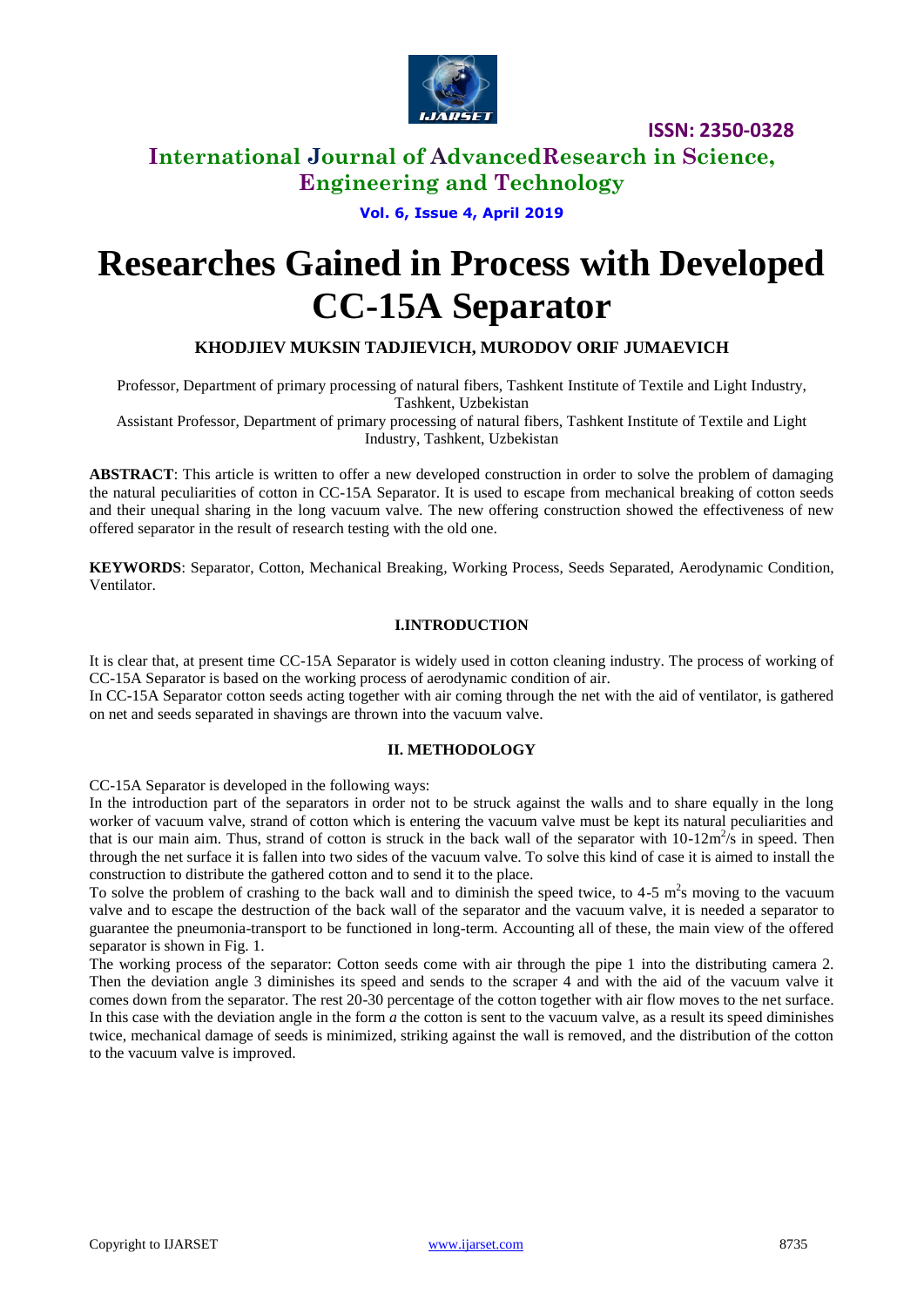

# **International Journal of AdvancedResearch in Science, Engineering and Technology**

#### **Vol. 6, Issue 4, April 2019**



1. a pipe for cotton seeds and air; 2. a camera; 3. a deviation angle; 4. a scraper; *A.* 5. a net surface; 6-9 a roller; 7 a back wall; 8. a vacuum valve. Fig. 1. The view of across cut of the developed separator

In Fig. 2 is given the situation of the deviation angle installed in the entrance of the separator. The flow of cotton entering through the pipe comes to deviance angle 3 which controls the cotton flow striking against the back wall 7 of the separator.

In Fig. 2 the deviation angle which has opportunity to bias in the form *a*. The main part of the flow of cotton moves straight to the center of the net surface. In the result, the cotton flow is directed straight to the vacuum valve 8 and not to strike against the wall of the separator.



Fig. 2. The deviation angle which is installed in the entrance of the pipe and the view of the main part

After the CC-15A Separator developed great experiences have been done in the process. The experiences have been done in two kinds of separators: the first in the developed separator, the second one in the separator CC-15A which has been used by now.

The research testing has been done in cotton cleaning industry in Chelak, the province of Samarkand. The analyzing object is the mechanical damaging levels of seeds which has been tested in the following way. Cotton seeds separated from the air and models of the air pipe have been gathered. Then this cotton seeds is send to the laboratory to clarify the level of mechanical damages of seeds with the aid of acid on the base of existed method.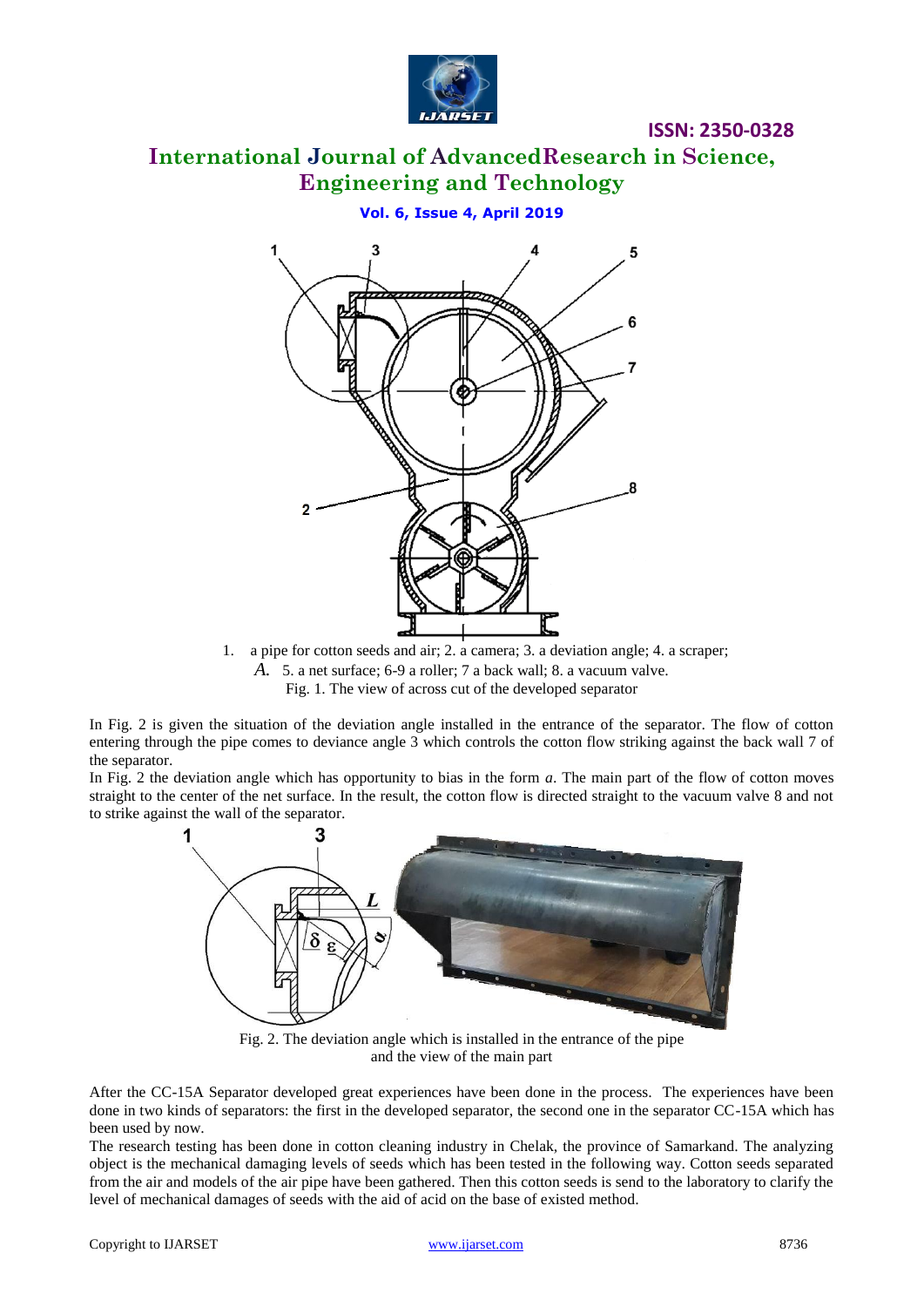

# **International Journal of AdvancedResearch in Science, Engineering and Technology**

#### **Vol. 6, Issue 4, April 2019**

II, III, IV and V quality of industry cotton is has been used in the experience. The cotton of a closed storehouse has been used to test the separator.

In the experience is used the selection sort of "Sulton" cotton. The dirtiness of the second quality of the cotton is 3,05 %, and the humidity is 9,6 %. The dirtiness of the third quality of the cotton is 3,98 %, and the humidity is 10,92 %. The dirtiness of the fourth quality of the cotton is 6,8 %, and the humidity is 13,5 %. The dirtiness of the fifth quality of the cotton is 11,4 %, and the humidity is 16,5 %.

 The quantity of spending of air is the same level and the productivity of work is 9-10 ton/h. The results gained in the experience are given 1 Table1.

| of<br>Quality | The mark of         | rabiere e raecueau cosing results or c'o reix separator with aevelopea c'o xerx separatori<br>Mechanical damages of seeds, in | The level of dirtiness and |
|---------------|---------------------|-------------------------------------------------------------------------------------------------------------------------------|----------------------------|
| cotton        | separator           | percentage                                                                                                                    | humidity of the cotton, in |
|               |                     |                                                                                                                               | percentage                 |
|               |                     |                                                                                                                               | $3=3,05$                   |
|               | $CC-15A$            | 1,32                                                                                                                          | $W=9,6$                    |
| $\mathbf{I}$  | Developed Separator |                                                                                                                               | $3=3,05$                   |
|               |                     | 1,08                                                                                                                          | $W=9,6$                    |
|               |                     |                                                                                                                               | $3=3,98$                   |
| Ш             | $CC-15A$            | 1,52                                                                                                                          | $W=10.92$                  |
|               | Developed Separator |                                                                                                                               | $3=3,98$                   |
|               |                     | 1,38                                                                                                                          | $W=10,92$                  |
|               |                     |                                                                                                                               | $3=6,8$                    |
|               | $CC-15A$            | 2,07                                                                                                                          | $W=13,5$                   |
| IV            | Developed Separator | 1,87                                                                                                                          | $3=6,8$                    |
|               |                     |                                                                                                                               | $W=13,5$                   |
|               | $CC-15A$            | 3,38                                                                                                                          | $3=11,4$                   |
| V             |                     |                                                                                                                               | $W=16,5$                   |
|               | Developed Separator |                                                                                                                               | $3=11,4$                   |
|               |                     | 2,57                                                                                                                          | $W=16,5$                   |

#### **Table1. Practical testing results of СС-15А Separator with developed CC-15A Separator.**

It is clear that the level of mechanical damages of seeds is the main index to separate the cotton from the air. In the experiences explored this index has been clarified in both variants: CC-15A separator and developed separator. The gained results are shown in Fig.s 3 and 4 in the histogram.



**Industry sort of cotton Industry sort of cotton** Fig. 3. The changing levels of





mechanical damages of seeds The changing levels of mechanical damages of on quality of cotton in CC-15A separator. seeds on quality of cotton in developed separator